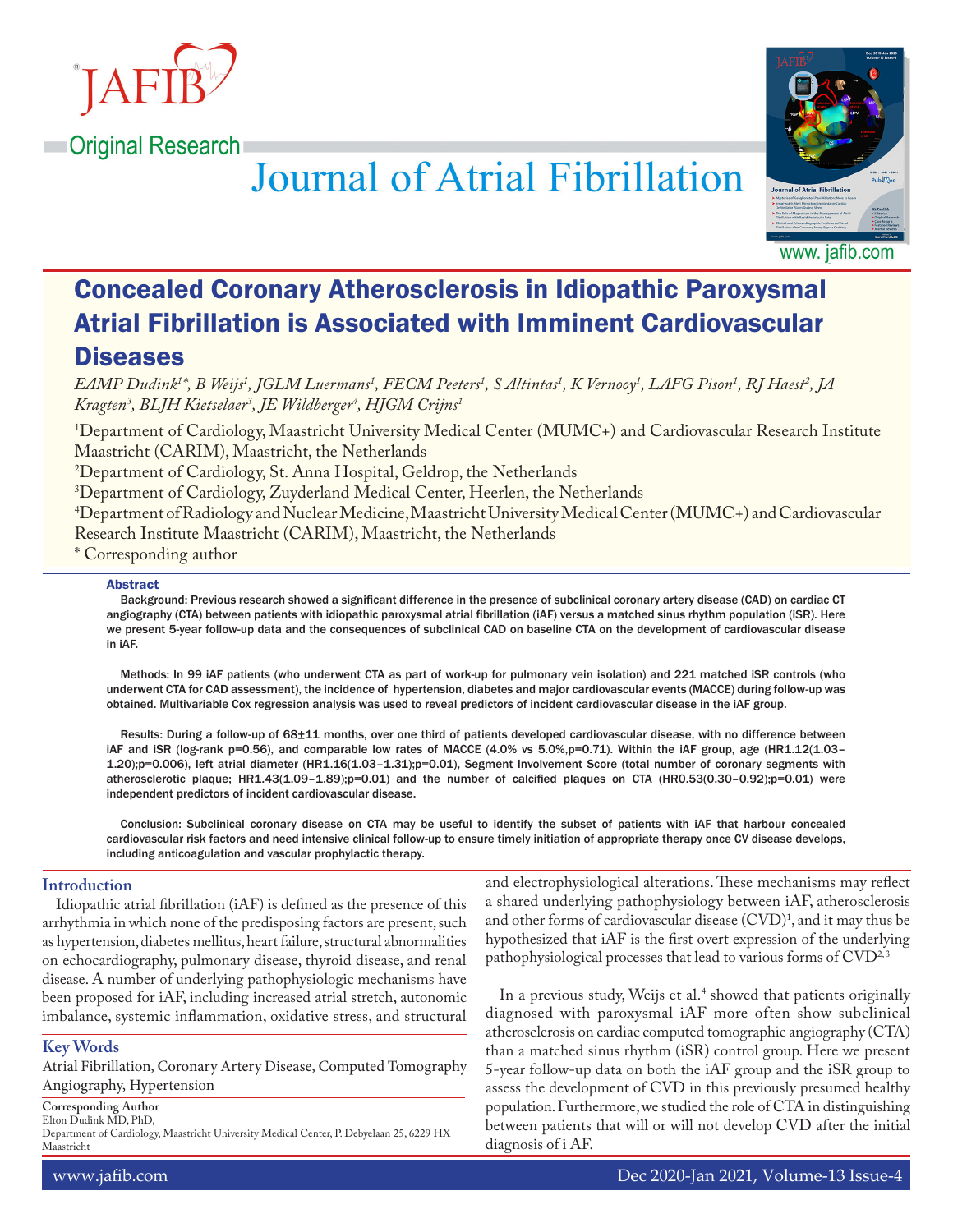#### **Material and methods**

## Study population

The patients in this cohort were described previously<sup>4</sup>. In short, 390 consecutive patients (mean age 55±10 years, 67.7% male), who underwent CTA at the Maastricht University Medical Centre between January 2008 and March 2011 were included: 115 patients with paroxysmal iAF as part of work-up for pulmonary vein isolation (PVI) or for exclusion of coronary artery disease (CAD) before initiation of anti-arrhythmic drugs, and 275 healthy patients in sinus rhythm (SR) who were referred by their treating physician for CTA to assess the presence of CAD. iAF and iSR were defined as the absence of any form of CVD, including hypertension (defined as antihypertensive drug use, systolic blood pressure ≥140mmHg, or diastolic blood pressure ≥90mmHg on CTA visit, or left ventricular hypertrophy (LVH)), diabetes, or hypercholesterolemia. All patients had no history of CAD, renal dysfunction, stroke, malignancy, obstructive sleep apnea, thyroid or pulmonary disease, and no evidence of structural CVD on echocardiogram, including valvular heart disease. Angina or abnormal stress test were never an indication for CTA. iAF and iSR patients were matched on sex, age at time of CTA (±1 year), and PROCAM risk score5 . All patients underwent transthoracic echocardiography. This study was approved by the Institutional Review Board and complies with the ethical principles of the Declaration of Helsinki. All patients gave written informed consent.

#### CTA data acquisition and analysis

At baseline, a prospective unenhanced coronary scan was performed in all patients as described previously<sup>4</sup>. The Agatston score was calculated using a 3-mm CT slice thickness and detection threshold ≥130 Hounsfield units involving ≥1mm2 area/lesion (3 pixels). Coronary arteries were evaluated according to the 16-segment classification scheme. Coronary plaques were defined as structures >1 mm2 within and/or adjacent to the coronary artery lumen, which could be clearly distinguished from the vessel lumen and the surrounding pericardial tissue. Plaques were categorized as soft, mixed or calcified plaques, based on visual judgment of plaque composition. The Segment Involvement Score (SIS), the sum of segments in which a plaque was found, was calculated as a measure of the extent of  $\rm CAD^{\circ}.$ 

#### **Follow-up**

Development of hypertension, diabetes and major cardiovascular and cerebrovascular events (MACCE) during follow-up (between the date of CTA and July 2016) were obtained and cross-checked by two independent observers. Data were derived from the patient records as kept by the (referring) hospital and general practitioner. MACCE was defined as cardiovascular death, acute coronary syndrome, percutaneous coronary intervention, coronary bypass grafting, congestive heart failure, transient ischemic attack or stroke. Development of CVD was defined as the occurrence of MACCE, the development of hypertension (blood pressure repeatedly ≥140mmHg systolic and/or ≥90mmHg diastolic, prescription of anti-hypertensive drugs or development of LVH on echocardiography) and diabetes mellitus.

#### **Statistical analysis**

Statistical analysis was performed using SPSS statistical software



There is no difference in the cumulative incidence in the idiopathic atrial fibrillation (iAF) versus the sinus rhythm control group (iSR; Log-rank p=0.56; Panel 1). However, there is a highly significant difference in development of risk factors in iAF patients with coronary artery disease on CT (CAD+) when compared to those without (CAD-; Log-rank p=0.006; Panel 2). All iAF patients developing cardiovascular risk factors receive one (hypertension, diabetes, vascular disease, heart failure) or two (TIA/stroke) extra points on the CHA2DS2-VASc-score, leading to an indication for the use of anti-coagulant therapy

(SPSS statistics 23.0, IBM Corporation, Armonk, NY). Categorical variables are reported as number (percentage) of patients and compared using Chi-square testing. Continuous variables are presented as mean±SD or as median[interquartile range], depending on distribution, and were compared with an independent T-test and Mann–Whitney test respectively. All demographic, echocardiographic and CT parameters showing a significant univariable relation with the development of CVD during follow-up - using Cox regression were included as covariates in a multivariable Cox regression model. Proportional hazards were checked. Manual backwards elimination was used to construct the final models (retention level set at 0.10), yielding hazard ratios and 95% confidence intervals. Results were checked for collinearity and interaction among covariates. P<0.05 was considered statistically significant.

# **Results**

#### Incidence of cardiovascular disease during follow-up

Follow-up was complete in 99 iAF (13.9% lost to follow-up; median AF history 29 months) and 221 iSR patients (19.6% lost to followup). Patients in whom follow-up was not complete did not differ significantly from the study patients at baseline characteristics and number and type of plaques on CT. During a follow-up duration of 68±11 months, one third of patients developed CVD, with no

Table 1: Incidence of MACCE and cardiovascular diseases during 5 years of follow-up for patients with idiopathic atrial fibrillation (iAF) compared to sinus rhythm controls (iSR). iAF (N=99) iSR (N=221) p Death **0** 0 0 -ACS  $0(0)$   $3(1.4)$  0.40 **PCI** 0 (0)  $4(1.8)$  0.18

| <b>CABG</b>                | 1(1)     | 0(0)      | 0.14 |
|----------------------------|----------|-----------|------|
| <b>CHF</b>                 | 0(0)     | 1(0.5)    | 0.50 |
| <b>TIA</b>                 | 4(4.0)   | 5(2.3)    | 0.37 |
| <b>Stroke</b>              | 0(0)     | 2(0.9)    | 0.34 |
| <b>Any MACCE</b>           | 4(4.0)   | 11(5.0)   | 0.71 |
| <b>Hypertension</b>        | 24(24.2) | 67(30.3)  | 0.27 |
| DM <sub>2</sub>            | 4(4.0)   | 9(4.1)    | 0.99 |
| Any cardiovascular disease | 32(32.3) | 82 (37.1) | 0.41 |

Shown is n (%). ACS=Acute Coronary Syndrome; CABG=Coronary Artery Bypass Grafting; CHF=Congestive Heart Failure; DM2=Type 2 Diabetes Mellitus; iAF = idiopathic AF; iSR=idiopathic Sinus Rhythm control group; MACCE=Major Adverse Cardiac and Cerebrovascular Events; PCI=Percutaneous Coronary Intervention; TIA=Transient Ischemic Attack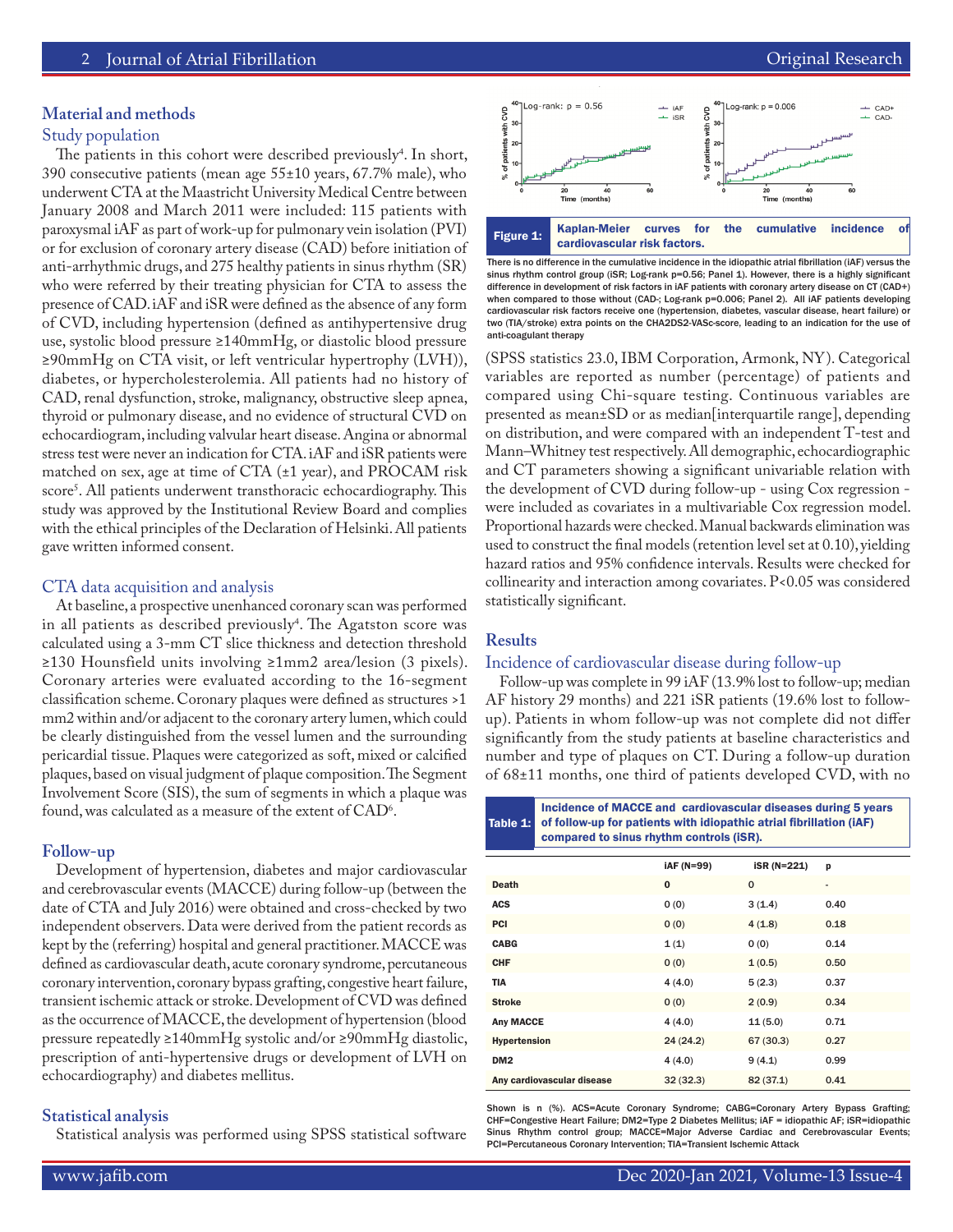Table 2: Baseline characteristics of idiopathic AF (iAF) patients who do and do not develop cardiovascular disease during follow-up.

|                                         |   | No CVD<br>$(n=67)$ | <b>CVD</b> development<br>(n=32) | p       |
|-----------------------------------------|---|--------------------|----------------------------------|---------|
| Sex (female)                            |   | 22(32.8)           | 7(21.9)                          | 0.26    |
| Age (years)                             |   | $52.9 \pm 10.4$    | $59.2 + 8.7$                     | 0.004   |
| <b>BMI</b>                              |   | $25.9 \pm 3.3$     | 26.9±3.0                         | 0.20    |
| <b>BSA</b>                              |   | $2.01 \pm 0.26$    | $2.03 \pm 0.16$                  | 0.70    |
| <b>Family history of CAD</b>            |   | 8(11.9)            | 5(15.6)                          | 0.61    |
| Smoking                                 |   | 8(11.9)            | 6(18.8)                          | 0.36    |
| CHA DS - VASc                           | 0 | 37(55.2)           | 20(62.5)                         | 0.02    |
| score                                   | 1 | 28(41.8)           | 7(21.9)                          |         |
|                                         | 2 | 2(3.0)             | 5(15.6)                          |         |
| Systolic blood pressure (mmHg)          |   | $125 + 13$         | 128±14                           | 0.21    |
| <b>Fasting glucose (mM)</b>             |   | $5.4{\pm}0.6$      | $5.5 \pm 0.6$                    | 0.23    |
| LDL (mM)                                |   | $3.7{\pm}0.8$      | $3.3 \pm 0.9$                    | 0.09    |
| HDL (mM)                                |   | $1.3{\pm}0.4$      | $1.2 + 0.3$                      | 0.25    |
| <b>Total cholesterol (mM)</b>           |   | $5.6{\pm}0.9$      | $5.2 \pm 1.0$                    | 0.07    |
| <b>Triglycerides (mM)</b>               |   | $1.7 + 1.1$        | $1.5 + 0.6$                      | 0.35    |
| eGFR (MDRD; ml/min/1.73m <sup>2</sup> ) |   | $81 + 13$          | 82±17                            | 0.73    |
| VKA                                     |   | 22(32.8)           | 11(34.4)                         | 0.88    |
| Aspirin                                 |   | 33(49.3)           | 19(63.3)                         | 0.19    |
| <b>Beta blocker</b>                     |   | 22(32.8)           | 15(50.0)                         | 0.11    |
| <b>Non-dihydropyridine CCB</b>          |   | 6(9.0)             | 4(13.3)                          | 0.51    |
| <b>ACE inhibitor</b>                    |   | 0(0.0)             | 0(0.0)                           |         |
| <b>ARB</b>                              |   | 0(0.0)             | 0(0.0)                           |         |
| <b>Dihydropyridine CCB</b>              |   | 0(0.0)             | 0(0.0)                           |         |
| <b>Statin</b>                           |   | 4(6.0)             | 6(18.8)                          | 0.048   |
| Echocardiography                        |   |                    |                                  |         |
| Aorta diameter (mm)                     |   | 34.2±3.1           | 34.3±3.2                         | 0.89    |
| LA diameter (mm)                        |   | $39.3 + 4.8$       | $41.5 + 5.2$                     | 0.04    |
| LVEF $(\%)$                             |   | $61.4 \pm 5.8$     | $60.1 + 5.2$                     | 0.28    |
| IVSd (mm)                               |   | $8.4 \pm 0.8$      | 8.7±0.9                          | 0.16    |
| LVPWd (mm)                              |   | $8.3{\pm}0.6$      | $8.6{\pm}0.8$                    | 0.04    |
| CT angiography                          |   |                    |                                  |         |
| Agatston score >0                       |   | 22(32.8)           | 18(56.3)                         | 0.03    |
| <b>Agatston score</b>                   |   | 0.0[22]            | 11.1[140]                        | 0.017   |
| Any soft plaque                         |   | 7(10.4)            | 14(43.8)                         | < 0.001 |
| <b>Number of soft plaques</b>           |   | O[0]               | 0[1]                             | < 0.001 |
| Any mixed plaque                        |   | 18(26.9)           | 9(28.1)                          | 0.90    |
| Number of mixed plaques                 |   | O[1]               | 0[1]                             | 0.66    |
| Any calcified plaque                    |   | 16(23.9)           | 14(43.8)                         | 0.04    |
| Number of calcified plaques             |   | 0[0.75]            | 0[3]                             | 0.03    |
| Any plaque                              |   | 28(41.8)           | 22(68.8)                         | 0.01    |
| <b>Segment Involvement Score</b>        |   | 0[2]               | 1[8]                             | < 0.01  |

Shown is n(%) or mean±SD. ACE=angiotensin-converting-enzyme; ARB=Angiotensin II receptor blocker; BMI=Body Mass Index; BSA=Body Surface Area; CAD=Coronary Artery Disease; CCB=Calcium Channel Blocker; CT=Computed Tomography; CVD=Cardiovascular Disease; eGFR=estimated Glomerular Filtration Rate; HDL=High Density Lipoprotein; IVSd=Interventricular Septum thickness at end diastole; LA=left atrium; LDL=Low Density Lipoprotein; LVEF=Left Ventricular Ejection Fraction; LVPWd=left ventricular posterior wall thickness at end diastole; VKA=Vitamin K Antagonist.

significant differences between the iAF and iSR group (32.3% vs 37.1%, p=0.41; Table 1). The occurrence of MACCE did not differ between groups (4.0% vs 5.0%, p=0.71). Patients developed hypertension most frequently (24.2% and 30.3% respectively). The Kaplan–Meier curve for the cumulative incidence of CVD is not different for both groups (Log-rank p=0.56; Fig 1, Panel 1).

# Characteristics of iAF patients who develop cardiovascular disease

As the development of risk factors has effects on the necessity to initiate anti-coagulation therapy, we studied factors associated with CVD development in the iAF patients. Patients who developed CVD during follow-up were on average older than patients who did not (59.2±8.7 vs 52.9±10.4, p=0.004), and more often used a statin at baseline (18.8% vs 6.0%; p=0.048; Table 2). The percentage of smokers and patients with a family history of CAD did not differ significantly between patients that developed CVD and those who did not. Echocardiography showed a larger left atrial diameter (41.5±5.2 vs 39.3±4.8 mm, p=0.04) and higher left ventricular posterior wall thicknessat end diastole (LVPWd; 8.6±0.8 vs 8.3±0.6 mm, p=0.04) in patients who developed CVD. At the end of follow-up, in patients who did not develop CVD, 14.9% used VKA and 4.5% NOAC, while in those who developed CVD, 46.9% used VKA and 16.2% used NOAC.

On the coronary calcium scan, patients who developed CVD more often had an Agatston score greater than zero (56.3% vs 32.8%, p=0.03) and a higher median coronary Agatston score (11.1[140] vs 0.0[22], p=0.02). CTA showed a higher median SIS (iAF  $1[8]$  vs  $0[2]$ , p<0.01), with a higher number of soft plaques (43.8% vs 10.4%, p<0.001) and calcified plaques (43.8% vs 23.9%, p=0.04; Table 2). The presence of any form of CAD on CT was associated with a higher cumulative incidence of CVD (Log-rank p = 0.006; Fig 1, Panel 2).

#### Prediction of CVD development in iAF

Univariable Cox regression analysis showed a relation with CVD development for the following parameters (Table 3): age (HR1.12(1.05– 1.20),p=0.001), statin use (HR3.10(1.01–9.40),p=0.048), LA diameter (HR1.17(1.05–1.30),p=0.005), LVPWd (HR1.87(1.01– 3.50),p=0.047), Agatston score>0 (HR3.13(1.22–8.02),p=0.017), Agatston score continuous (HR/10 units 1.02(1.004–1.04),p=0.01), presence of any soft plaque (HR4.56(1.79–11.60),p=0.001), number of soft plaques (HR2.91(1.55–5.47),p=0.001), any calcified plaque (HR2.50(1.02–6.19),p=0.05), number of calcified plaques (HR1.37(1.02–1.83),p=0.03), any plaque (HR2.89(1.09– 7.71),p=0.03), and SIS (HR1.34(1.17–1.59),p=0.001). Multivariable Cox analysis regression in which only clinical and echocardiographic parameters were tested, revealed that from these parameters only age (HR1.12(1.04–1.21),p=0.004) and LA-diameter (HR1.12(1.01– 1.24),p=0.03) were independently associated with CVD development. Addition of CT parameters to this model, showed that the SIS  $(HR1.43(1.09-1.89), p=0.01)$  and number of calcified plaques (HR0.53(0.30–0.92),p=0.01) were independently associated with incident CVD on top of age (HR1.12(1.03–1.20),p=0.006) and LA diameter (HR1.16(1.03–1.31),p=0.01).

#### **Discussion**

This study shows that a significant proportion of clinically healthy iAF patients - over one third - develops cardiovascular disease within 5 years of follow-up, most frequently hypertension. Independent predictors of CVD development include age, LA diameter, and the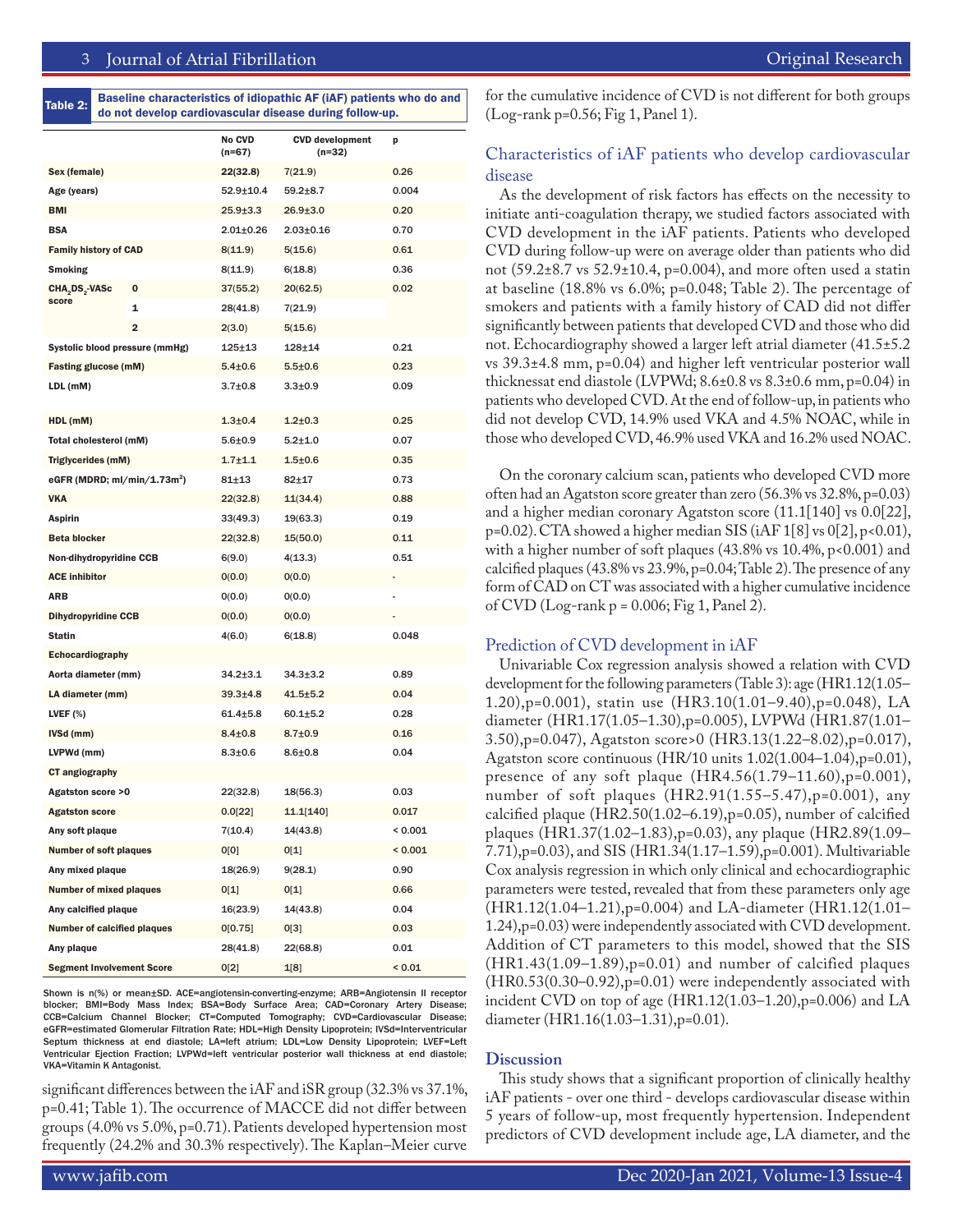### 4 Journal of Atrial Fibrillation **Access 2018** 2019 12:30 November 2018 2019 12:30 November 2019 12:30 November 201

|                                                                             | idiopathic AF patients. |                                                      |       |                         |       |                         |       |  |  |
|-----------------------------------------------------------------------------|-------------------------|------------------------------------------------------|-------|-------------------------|-------|-------------------------|-------|--|--|
|                                                                             |                         | <b>Univariable</b>                                   |       | Model 1                 |       | Model 2                 |       |  |  |
|                                                                             |                         | <b>HR (95% CI)</b>                                   | P     | HR (95% CI)             | P     | <b>HR (95% CI)</b>      | P     |  |  |
| Age                                                                         |                         | 1.12<br>$(1.05 - 1.20)$                              | 0.001 | 1.12<br>$(1.04 - 1.21)$ | 0.004 | 1.12<br>$(1.03 - 1.20)$ | 0.006 |  |  |
| <b>Statin</b>                                                               |                         | 3.1<br>$(1.01 -$<br>9.4)                             | 0.048 |                         |       |                         |       |  |  |
| Left atrial diameter<br>(per mm)                                            |                         | $1.17$ $(1.05 -$<br>1.30)                            | 0.005 | 1.12<br>$(1.01 - 1.24)$ | 0.03  | 1.16<br>$(1.03 - 1.31)$ | 0.01  |  |  |
| Left ventricular<br>posterior wall<br>thickness at end<br>diastole (per mm) |                         | $1.87$ $(1.01 -$<br>3.5)                             | 0.047 |                         |       |                         |       |  |  |
| Coronary<br>Agatston>0                                                      |                         | $3.13(1.22 -$<br>8.02                                | 0.017 |                         |       |                         |       |  |  |
| <b>Coronary Agatston</b><br>(per 10)                                        |                         | $1 \quad 0$<br>$\overline{2}$<br>$(1.004 -$<br>1.04) | 0.01  |                         |       |                         |       |  |  |
| Soft plaque                                                                 |                         | 4.56 (1.79-<br>11.60                                 | 0.001 |                         |       |                         |       |  |  |
| Number of soft<br>plaques                                                   |                         | $2.91$ $(1.55 -$<br>5.47)                            | 0.001 |                         |       |                         |       |  |  |
| <b>Calcified plaque</b>                                                     |                         | $2.50$ $(1.02 -$<br>6.19)                            | 0.05  |                         |       |                         |       |  |  |
| <b>Number of calcified</b><br>plaques                                       |                         | $1.37$ $(1.02 -$<br>1.83)                            | 0.03  |                         |       | 0.53<br>$(0.30 - 0.92)$ | 0.01  |  |  |
| Any plaque                                                                  |                         | $2.89$ $(1.09 -$<br>7.71                             | 0.03  |                         |       |                         |       |  |  |
| <b>Segment</b><br><b>Involvement Score</b>                                  |                         | $1.34$ $(1.17 -$<br>1.59)                            | 0.001 |                         |       | 1.43<br>$(1.09 - 1.89)$ | 0.01  |  |  |

Table 3: Univariable and multivariable Cox-regression analysis of factors associated with development of cardiovascular disease in

Model 1 included clinical parameters only, Model 2 includes parameters derived from CT angiography.

extent of CAD on CTA expressed as a higher SIS, mainly when caused by non-calcified plaques. This study therefore suggests that CTA in combination with clinical measures may enhance identification of iAF patients - currently considered to have a low CV risk - who are prone to develop CVD. This allows timely initiation of individualized followup programs as well as the start of adequate cardiovascular preventive therapy. This includes repeated thromboembolic risk assessment over time as iAF patients, once they emerge with hypertension, are in need of anticoagulation on top of other prevention measures<sup>7,8</sup>.

The natural course of risk factor development in AF patients may best be studied in those patients originally diagnosed with idiopathic AF. The definition of iAF used in this study was very strict, which, based on the Euro Heart Survey on Atrial Fibrillation, corresponds to a prevalence of 3% of all AF patients<sup>9</sup>. Notwithstanding this strict definition of iAF, a significant proportion of the patients developed CVD. In the first study on this subject, Katritsis et al.<sup>10</sup> found an incidence of hypertension of 44% within 3 years of follow-up, which is higher than the 24.2% in 5 years in our study, which may be attributed to the inclusion of patients with persistent iAF instead of paroxysmal iAF in the study by Katritsis et al. Potpara et al.<sup>11</sup> found a lower incidence of CVD in patients with iAF, which may be related to the younger age at inclusion. Also, Weijs et al.<sup>12, 13</sup> previously showed an incidence of CVD of almost 50% in patients with first detected iAF during the same duration of follow-up of 5 years – which is higher than the 32.3% in 5 years found in this study. This might be explained by the observation that patients with first detected AF harbour a high

short term risk of CVD development<sup>14</sup>. Patients in our study had gone through a median of 29 months of AF without developing CVD at inclusion, which may have selected those patients who went through the initial phase of AF - in which they may have had the highest propensity of developing CVD - without developing CVD.

The iAF and iSR patients included in this study were matched on future vascular risk, yet as reported before, the iAF patients had a significantly higher prevalence of subclinical CAD on CTA<sup>4</sup> and associated biomarker profiles<sup>15, 16</sup>. Surprisingly, in this report we show that – in contrast to our hypothesis – this higher prevalence of subclinical CAD is not associated with a higher incidence of CVD in the iAF patients as compared to the iSR patients. Apparently, in iAF patients, there are processes that lead to the development of AF and to progression of plaque burden, but are not associated with the development of hypertension. Results from the Bruneck Study have shown that there are distinct processes leading to initiation and to progression of atherosclerosis<sup>17</sup>: risk factors for initiation of atherosclerosis lie in traditional risk factors, such as hypertension, hyperlipidemia, and cigarette smoking – factors that are comparable between the iAF and iSR group. In contrast, risk factors for progression of atherosclerosis lie in markers of a hypercoagulable state. A prothrombotic state is already present very early in AF patients as compared to controls without  $AF^{18}$ , or may even be the reason  $AF$ has developed<sup>19</sup>. From these observations, it may be hypothesized that atherosclerosis is initiated to the same extent in both iAF and iSR, yet early plaques in iAF patients progress more rapidly to forms that are detected by CTA due to the prothrombotic state, while this prothrombotic state does not yet increase the incidence of other forms of early CVD.

Interestingly, multivariable analysis within the group of iAF patients showed that a greater burden of CAD, and especially soft not fully calcified plaques, associates with imminent CVD. In general, soft plaques are an early form of atherosclerosis<sup>20</sup> which fits with the notion that iAF associates with early subclinical vascular disease and imminent overt CVD. Based on the present study design, one cannot tell whether early coronary abnormalities – subclinical - CVD leads to subclinical angiographic abnormalities or vice versa, or that they share a common pathophysiological mechanism. Furthermore, it is of interest to note that the presence of plaques on CT was shown to associate with incident CVD on top of LA size. LA enlargement has been shown previously to be an early marker of vascular disease<sup>21</sup>, as it is a sign of atrial remodelling, reflecting a state of pressure and volume overload<sup>22</sup>, endothelial dysfunction<sup>23</sup>, inflammation, and oxidative stress<sup>24</sup>. Although coronary artery calcification is a well-established risk factor for MACCE25, 26, and decreased systemic vascular compliance enhances the development of hypertension, this is to our knowledge for the first time that the association between plaques on CT angiography and development of CVD in apparently healthy AF patients is shown.

#### Clinical implications of this study

Patients scheduled for AF ablation frequently undergo a diagnostic CT-angiography. This study suggests to use this CTA not only for pulmonary vein anatomy to guide the ablation, but also for triggering more intense follow-up to detect CVD and timely instalment of appropriate prophylactic vascular therapy, including antithrombotic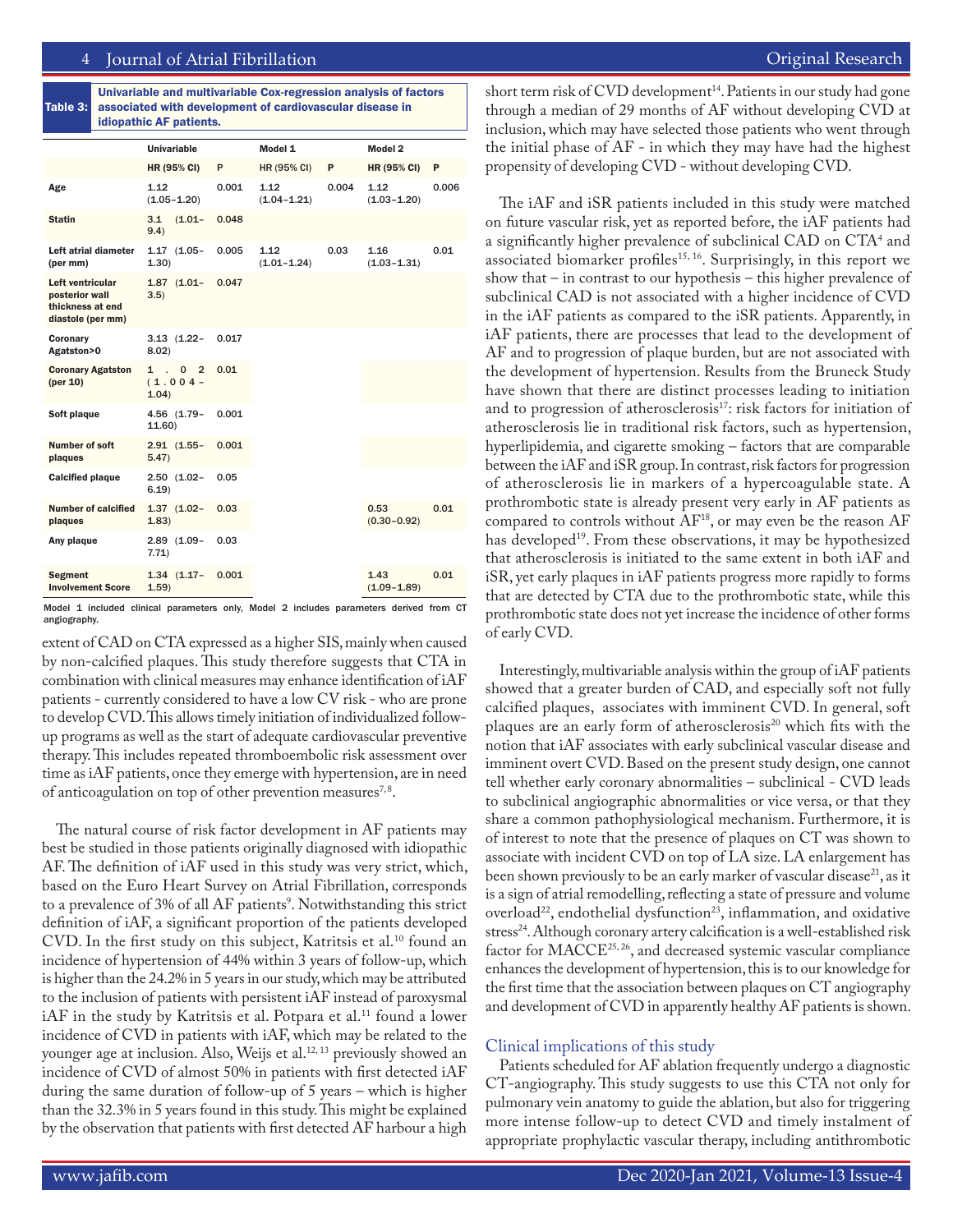## 5 Journal of Atrial Fibrillation **Community Community** Community Community Community Community Community Community

treatment<sup>27</sup>. All iAF patients in this study who are under  $65$  years of age at inclusion, have by definition a  $CHA<sub>2</sub>DS<sub>2</sub>$ -VASc-score of 0 (males) or 1 (females) and are thus considered low-risk and to have no indication for anticoagulation<sup>28</sup>, yet all patients developing the endpoint of CVD in this study receive one (hypertension, diabetes, ACS/PCI/CABG, CHF) or two (TIA/CVA) extra points on the  $CHA<sub>2</sub>DS<sub>2</sub> - VASC-score, leading to an indication for the use of anti$ coagulant therapy, with a NOAC and in selected cases in combination with antithrombotics <sup>29, 30</sup>. Whether CTA could help fine tune risk scores – for example whether CAD or aortic calfication<sup>31</sup> on CT should be scored as a  $CHA<sub>2</sub>DS<sub>2</sub> - VASC-point for vascular disease – remains$ to be determined. CTA will help to broaden the focus of clinical electrophysiologists to also include an integrated vascular approach in addition to rhythm control, and timely initiation of anticoagulation – or continuation after PVI. Furthermore, patients without abnormalities on CTA may be discharged with and taken off anticoagulation after PVI with more confidence.

#### **Study limitations**

Firstly, these results were obtained in a selected population as it only includes patients with iAF referred for PVI and iSR patients that were referred for screening purposes. Due to the strict definition of idiopathic AF, during the first 5 years of follow-up mainly early forms of vascular disease occurred, and very low rates of MACCE. Longer follow-up may reveal the use of CTA in predicting MACCE. Lastly, since follow-up was not predefined and thus 24-hour blood pressure monitoring was not used consistently, subclinical forms of hypertension may have been missed.

# **Conclusion**

One third of idiopathic AF patients develop cardiovascular disease within 5 years of follow-up. Independent predictors of cardiovascular disease development in iAF patients include age, LA-diameter, and the extent of CAD on CTA expressed as higher SIS, mainly when caused by non-calcified plaques. CTA may be used to identify those patients with idiopathic AF that harbour concealed cardiovascular risk factors and thus need close surveillance.

# **References**

- 1. Kalra SS, Shanahan CM. Vascular Calcification and Hypertension: Cause and Effect. Ann Med. 2012;44 Suppl 1:S85-92.
- 2. Cosio FG, Aliot E, Botto GL, Heidbuchel H, Geller CJ, Kirchhof P, De Haro JC, Frank R, Villacastin JP, Vijgen J, Crijns H. Delayed Rhythm Control of Atrial Fibrillation May Be a Cause of Failure to Prevent Recurrences: Reasons for Change to Active Antiarrhythmic Treatment at the Time of the First Detected Episode. Europace. 2008;10(1):21-7.
- 3. Linz D, Elliott AD, Marwick TH, Sanders P. Biomarkers and New-Onset Atrial Fibrillation to Assess Atrial Cardiomyopathy. Int J Cardiol. 2017;248:208-10.
- 4. Weijs B, Pisters R, Haest RJ, Kragten JA, Joosen IA, Versteylen M, Timmermans CC, Pison L, Blaauw Y, Hofstra L, Nieuwlaat R, Wildberger J, Crijns HJ. Patients Originally Diagnosed with Idiopathic Atrial Fibrillation More Often Suffer from Insidious Coronary Artery Disease Compared to Healthy Sinus Rhythm Controls. Heart Rhythm. 2012;9(12):1923-9.
- 5. Assmann G, Cullen P, Schulte H. Simple Scoring Scheme for Calculating the Risk of Acute Coronary Events Based on the 10-Year Follow-up of the Prospective Cardiovascular Munster (Procam) Study. Circulation. 2002;105(3):310-5.
- 6. Ovrehus KA, Marwan M, Botker HE, Achenbach S, Norgaard BL. Reproducibility

of Coronary Plaque Detection and Characterization Using Low Radiation Dose Coronary Computed Tomographic Angiography in Patients with Intermediate Likelihood of Coronary Artery Disease (Rescan Study). Int J Cardiovasc Imaging. 2012;28(4):889-99.

- 7. Khatib R, Joseph P, Briel M, Yusuf S, Healey J. Blockade of the Renin-Angiotensin-Aldosterone System (Raas) for Primary Prevention of Non-Valvular Atrial Fibrillation: A Systematic Review and Meta Analysis of Randomized Controlled Trials. Int J Cardiol. 2013;165(1):17-24.
- 8. Lau DH, Nattel S, Kalman JM, Sanders P. Modifiable Risk Factors and Atrial Fibrillation. Circulation. 2017;136(6):583-96.
- 9. Weijs B, Pisters R, Nieuwlaat R, Breithardt G, Le Heuzey JY, Vardas PE, Limantoro I, Schotten U, Lip GY, Crijns HJ. Idiopathic Atrial Fibrillation Revisited in a Large Longitudinal Clinical Cohort. Europace. 2012;14(2):184-90.
- 10. Katritsis DG, Toumpoulis IK, Giazitzoglou E, Korovesis S, Karabinos I, Paxinos G, Zambartas C, Anagnostopoulos CE. Latent Arterial Hypertension in Apparently Lone Atrial Fibrillation. J Interv Card Electrophysiol. 2005;13(3):203-7.
- 11. Potpara TS, Stankovic GR, Beleslin BD, Polovina MM, Marinkovic JM, Ostojic MC, Lip GY. A 12-Year Follow-up Study of Patients with Newly Diagnosed Lone Atrial Fibrillation: Implications of Arrhythmia Progression on Prognosis: The Belgrade Atrial Fibrillation Study. Chest. 2012;141(2):339-47.
- 12. Weijs B, de Vos CB, Tieleman RG, Peeters FE, Limantoro I, Kroon AA, Cheriex EC, Pisters R, Crijns HJ. The Occurrence of Cardiovascular Disease During 5-Year Follow-up in Patients with Idiopathic Atrial Fibrillation. Europace. 2013;15(1):18- 23.
- 13. Weijs B, Dudink E, de Vos CB, Limantoro I, Tieleman RG, Pisters R, Cheriex EC, Luermans J, Crijns H. Idiopathic Atrial Fibrillation Patients Rapidly Outgrow Their Low Thromboembolic Risk: A 10-Year Follow-up Study. Neth Heart J. 2019.
- 14. Nieuwlaat R, Prins MH, Le Heuzey JY, Vardas PE, Aliot E, Santini M, Cobbe SM, Widdershoven JW, Baur LH, Levy S, Crijns HJ. Prognosis, Disease Progression, and Treatment of Atrial Fibrillation Patients During 1 Year: Follow-up of the Euro Heart Survey on Atrial Fibrillation. Eur Heart J. 2008;29(9):1181-9.
- 15. Dudink E, Florijn B, Weijs B, Duijs J, Luermans J, Peeters F, Schurgers L, Wildberger J, Schotten U, Bijkerk R, Crijns HJ, van Zonneveld AJ. Vascular Calcification and Not Arrhythmia in Idiopathic Atrial Fibrillation Associates with Sex Differences in Diabetic Microvascular Injury Mirna Profiles. Microrna. 2019;8(2):127-34.
- 16. Dudink EA, Weijs B, Tull S, Luermans JG, Fabritz L, Chua W, Rienstra M, Gelder ICV, Schotten U, Kirchhof P, Crijns HJ. The Biomarkers Nt-Probnp and Ca-125 Are Elevated in Patients with Idiopathic Atrial Fibrillation. J Atr Fibrillation. 2018;11(4):2058.
- 17. Willeit J, Kiechl S, Oberhollenzer F, Rungger G, Egger G, Bonora E, Mitterer M, Muggeo M. Distinct Risk Profiles of Early and Advanced Atherosclerosis: Prospective Results from the Bruneck Study. Arterioscler Thromb Vasc Biol. 2000;20(2):529-37.
- 18. Hobbelt AH, Spronk HM, Crijns HJ, Ten Cate H, Rienstra M, Van Gelder IC. Prethrombotic State in Young Very Low-Risk Patients with Atrial Fibrillation. J Am Coll Cardiol. 2017;69(15):1990-2.
- 19. Spronk HM, De Jong AM, Verheule S, De Boer HC, Maass AH, Lau DH, Rienstra M, van Hunnik A, Kuiper M, Lumeij S, Zeemering S, Linz D, Kamphuisen PW, Ten Cate H, Crijns HJ, Van Gelder IC, van Zonneveld AJ, Schotten U. Hypercoagulability Causes Atrial Fibrosis and Promotes Atrial Fibrillation. Eur Heart J. 2017;38(1):38-50.
- 20. Schroeder S, Kopp AF, Baumbach A, Meisner C, Kuettner A, Georg C, Ohnesorge B, Herdeg C, Claussen CD, Karsch KR. Noninvasive Detection and Evaluation of Atherosclerotic Coronary Plaques with Multislice Computed Tomography. J Am Coll Cardiol. 2001;37(5):1430-5.
- 21. Osranek M, Bursi F, Bailey KR, Grossardt BR, Brown RD, Jr., Kopecky SL, Tsang TS, Seward JB. Left Atrial Volume Predicts Cardiovascular Events in Patients Originally Diagnosed with Lone Atrial Fibrillation: Three-Decade Follow-Up. Eur